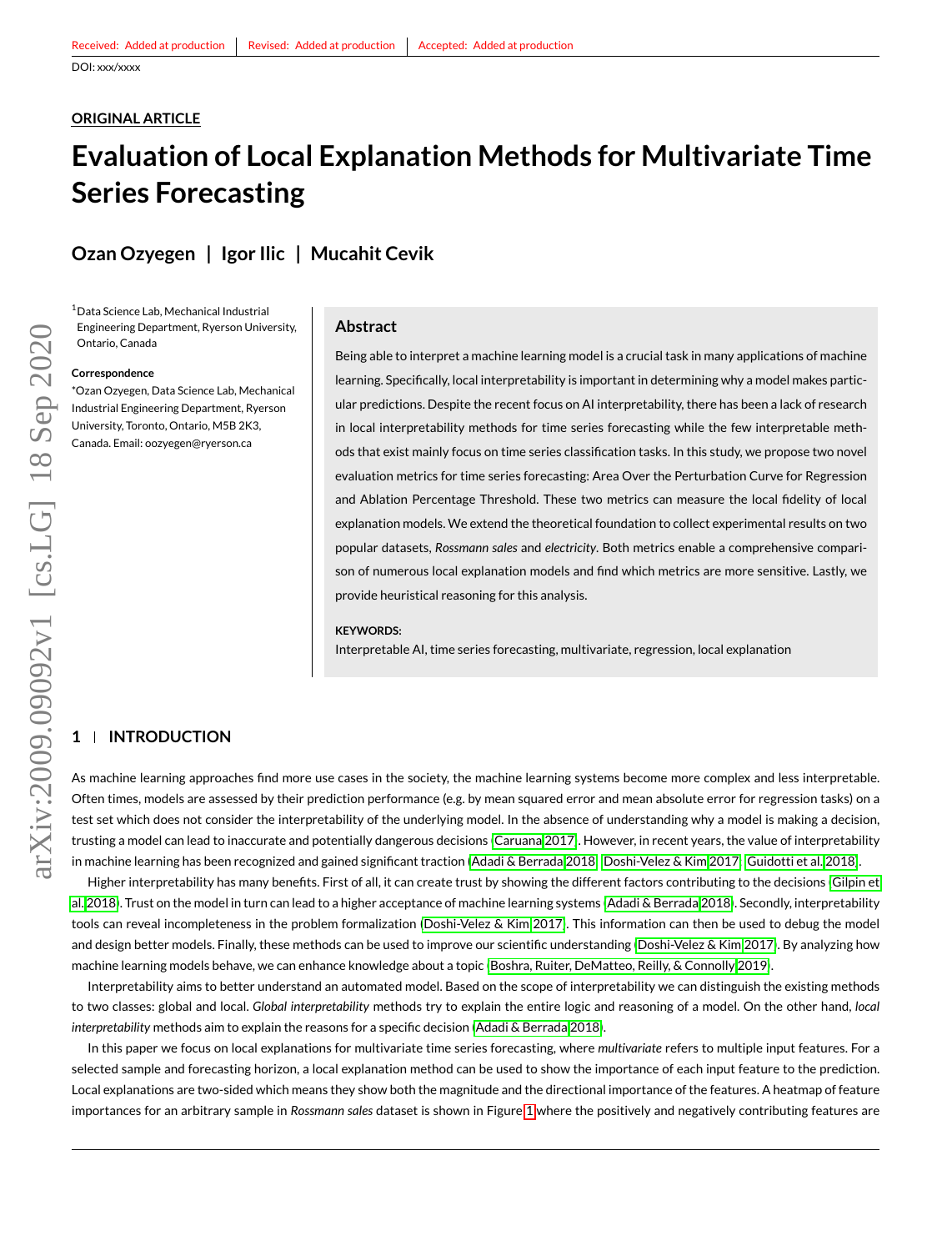<span id="page-1-0"></span>highlighted in yellow and blue, respectively. Rossmann sales dataset shows the historical store sales of more than a thousand drug stores. All samples from the dataset contain a 30 day time window (x-axis) of 10 different features (y-axis). By analyzing local explanations over the samples, we can observe how important different features are to the model and how they are contributing to the prediction. For instance, by analyzing Figure [1,](#page-1-0) we can infer that the number of customers is the most important feature for the local predictions (i.e. for the given sample). These feature importances can also be averaged over many samples to compute the global importance of each feature.



**FIGURE 1** Local explanation of a random sample from the Rossmann dataset obtained from feature importances, where the positively and negatively contributing features are highlighted in yellow and blue, respectively. This sample is indicating that number of customers is the most important feature for the local predictions.

Evaluation of local explanations is challenging but necessary to minimize misleading explanations. Various approaches have been used to evaluate local explanations, from visual inspection [\(Ding, Liu, Luan, & Sun 2017\)](#page-11-5) to measuring the impact of deleting important features on the classifier output [\(Li, Monroe, & Jurafsky 2016;](#page-12-1) [Nguyen 2018;](#page-12-2) [Olah et al. 2020\)](#page-12-3). However, in time series domain, there are only a few studies focusing on interpretability of the machine learning models [\(Norgeot, Lituiev, Glicksberg, & Butte 2018;](#page-12-4) [Suresh et al. 2017\)](#page-12-5). Moreover, the existing literature is mostly focused on time series classification task [\(Mujkanovic 2019\)](#page-12-6). Interpreting time series forecasting is equally important as time series classification, with many applications in various areas such as physics simulations [\(Rubanova, Chen, & Duvenaud 2019\)](#page-12-7), spectrum occupancy prediction [\(Ozyegen, Mohammadjafari, Kavurmacioglu, Maidens, & Basar 2019\)](#page-12-8) and sales forecasting [\(Jain, Menon, & Chandra 2015\)](#page-12-9). However, the research on interpretability of time series forecasting models focus on intrinsic explainability [\(Lim, Arik, Loeff, & Pfister 2019\)](#page-12-10), and the absence of proper evaluation measures for local explainability methods for time series forecasting tasks might be considered as one possible reason for the relatively low research interest on interpreting time series forecasting models. That is, a better understanding on properly evaluating local explanations would potentially contribute to a further progress in the area. Accordingly, our paper makes the following contributions:

- *Novel evaluation metrics for time series forecasting*: We introduce two novel evaluation metrics for comparing local interpretability methods which can be applied on any type of time series forecasting problem.
- *Comparison of local explanation methods for multivariate time series forecasting*: We perform a comprehensive comparison of three local explanation approaches (and a random baseline) on two different datasets.

# **2 RELATED WORK**

Machine learning is used to improve many products and processes. On the other hand, a large barrier for adopting machine learning in many systems is the black-box architecture of many of the machine learning systems [\(Molnar 2019\)](#page-12-11).

Interpretable AI can be considered as a toolbox which consists of many different methods. While different taxonomies were proposed, we focus on the one proposed by [Adadi and Berrada](#page-11-1) [\(2018\)](#page-11-1) where the existing interpretable AI approaches are classified under three criteria: complexity, scope and model related.

In terms of complexity, generally, a more complex model is more difficult to interpret and explain [\(Adadi & Berrada 2018\)](#page-11-1). The simplest approach for interpretability is to use an intrinsically explainable model that is considered interpretable due to its simple structure, like a decision tree. However, these models usually do not perform as well as the more complex models, which lends credibility to the argument that intrinsic explainability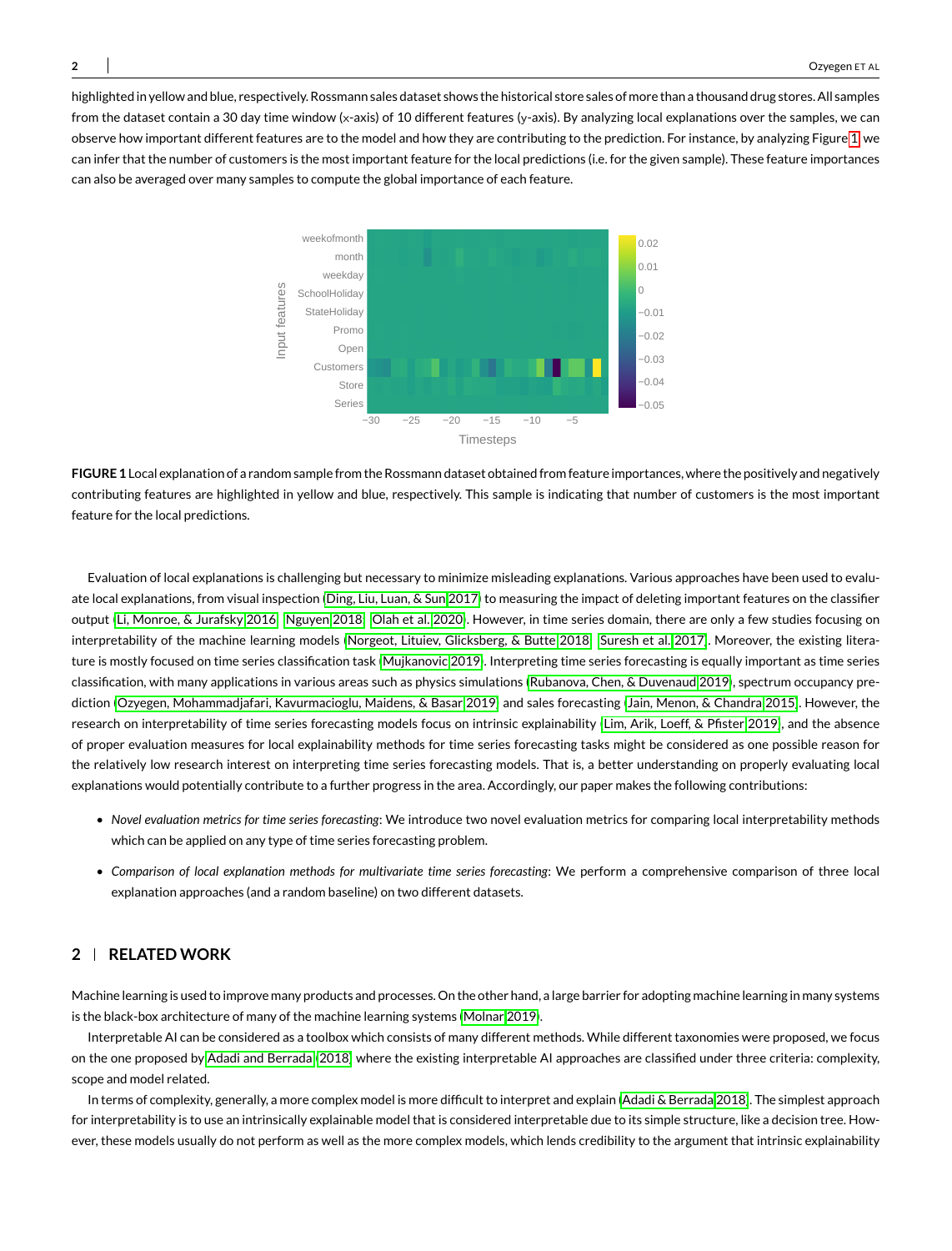<span id="page-2-0"></span>comes with a reduction in prediction performance [\(Breiman et al. 2001\)](#page-11-6). An alternative approach is *post-hoc interpretability*, which is illustrated in Figure [2.](#page-2-0) In this approach an explanation method feeds some modified input to a trained machine learning model and uses the predictions and sometimes the model internals to reverse engineer the process. Although this approach might be computationally more expensive, post-hoc inter-pretability methods tend to be model-agnostic and most recent works in the interpretable AI field falls under this category [\(Mujkanovic 2019;](#page-12-6) [Norgeot et al. 2018;](#page-12-4) [Olah et al. 2020\)](#page-12-3).



**FIGURE 2** Post-hoc interpretability approach. The explanation method feeds modified input to the trained model, and the model predictions are used along with model internals to reverse engineer the process.

In terms of scope, we focus on local interpretability methods since they give a more detailed picture of the model behavior. For some models, local explanations are relatively easy to construct. For instance, in a Naive Bayes classification model, we can use the class probabilities with respect to each feature, and for a decision tree, we can use the path chosen as the explanation. However, when there are many features, even these models become increasingly complex and not interpretable. Thus, post-hoc interpretability methods such as LIME [\(Ribeiro, Singh, & Guestrin 2016\)](#page-12-12) and SHAP [\(Lundberg & Lee 2017\)](#page-12-13) can be used to explain decisions of a model.

Another way to clasify interpretable AI methods is based on whether they are model specific or model agnostic. Model agnostic methods are usually preferable when we want to apply the same method to all types of machine learning algorithms. However, model specific methods can use inherent properties of a machine learning algorithm and can be computationally cheaper. A good example for this is the SHAP algorithm proposed by [Lundberg and Lee](#page-12-13) [\(2017\)](#page-12-13). The authors propose kernelSHAP as a model agnostic interpretability method. However, they also propose two faster model-specific approximations of the same approach for neural networks and tree-based models.

Various approaches have been suggested to interpret and understand the behavior of time series classification models. We focus on post-hoc local explanation methods due to their more detailed explanations and ease of use.

Perturbation-based approaches measure the feature importance by replacing the input features with different values and observing the change in the output without any knowledge of model parameters. These methods assign higher feature importance to a feature which has the highest impact on the output when removed. For the time series prediction, representing a removed feature can be tricky, and replacing with mean value and adding random noise are two popular options [\(Fong & Vedaldi 2017\)](#page-11-7).

Attribution methods explain models by computing the contribution of each input feature to the prediction. Attributions can be assigned using gradient-based methods by measuring the change in the output caused by changes in the input features [\(Shrikumar, Greenside, & Kundaje 2017\)](#page-12-14). SHAP [\(Lundberg & Lee 2017\)](#page-12-13) is an attribution based method and has been successfully applied to time series classification [\(Mujkanovic 2019\)](#page-12-6).

Evaluation of local explanations remain largely unexplored for time series models. Even though it is studied for computer vision [\(Bach et al. 2015;](#page-11-8) [Fong & Vedaldi 2017\)](#page-11-7) and natural language [\(Nguyen 2018\)](#page-12-2) these methods cannot be directly applied to time series prediction. In this paper, we propose two new evaluation measures that can be applied to all types of time series forecasting models.

# **3 METHODOLOGY**

In this section, we describe the datasets, forecasting models and local explanation models used in the experiments. We used the sliding window method for framing the datasets. We applied an 80-20% train-test split where the last 20% of the sliding windows are added to the test set.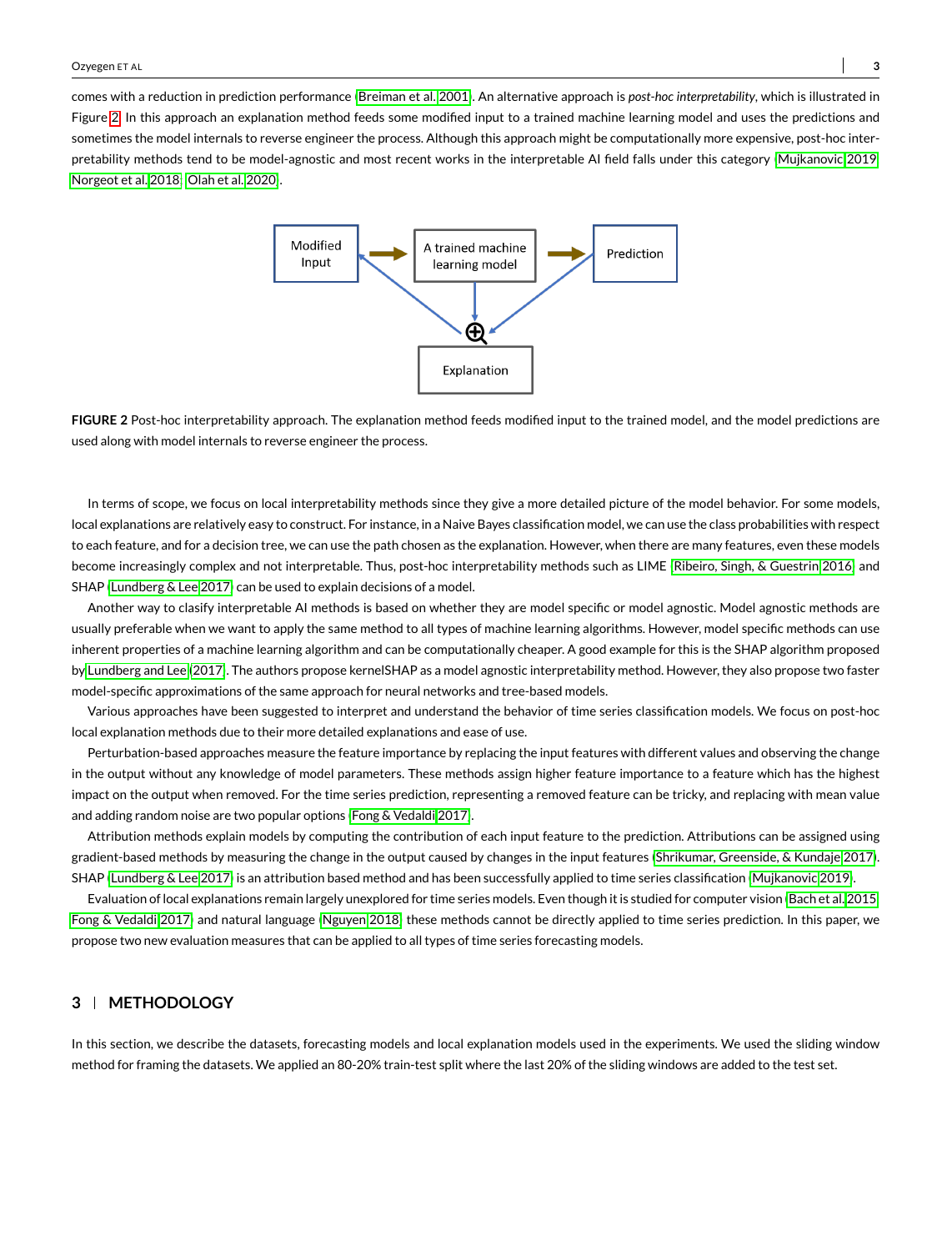# **3.1 Datasets**

<span id="page-3-0"></span>We experiment with two multivariate time series datasets whose characteristics are summarized in Table [1.](#page-3-0) We add additional time covariates as features to the original datasets to improve the performance. A min-max normalization is applied on the target feature in both datasets to bound the output feature between 0 and 1. A representative set of 100 randomly selected time series are used to train the machine learning models.

|                     | electricity | Rossmann |
|---------------------|-------------|----------|
| # time series       | 370         | 1,115    |
| # features          |             |          |
| # time covariates   |             | З        |
| Sliding window size | 168         | 30       |
| Granularity         | Hourly      | Daily    |

#### **TABLE 1** Dataset statistics

#### **Electricity**

This dataset contains the hourly electricity consumption of 370 households in total and has been used as a benchmark for many time series forecasting models [\(Lim et al. 2019;](#page-12-10) [Salinas, Flunkert, Gasthaus, & Januschowski 2019\)](#page-12-15). In addition to two features (hourly electricity consumption and house id), we generate four covariates (hour of the day, day of the week, week of the month, and month) to be included in our analysis.

#### **Rossmann**

Rossmann store sales dataset contains sales data for 1,115 Rossmann stores, providing a useful test bed for sales forecasting tasks. The dataset contains eight features (store number, sales, customers, open, promo, state holiday, school holiday, day of week). We include two additional time covariates, which are week of the month and month.

# **3.2 Time Series Models**

We consider three different machine learning models from the literature for time series forecasting: Time Delay Neural Network (TDNN) [\(Ozyegen](#page-12-8) [et al. 2019\)](#page-12-8), Long Short Term Memory Network (LSTM) [\(Salinas et al. 2019\)](#page-12-15), and Gradient Boosted Regressor (GBR). There are various strategies for training time series models for time series forecasting [\(Taieb, Bontempi, Atiya, & Sorjamaa 2012\)](#page-12-16). Typically, the multiple input multiple output (MIMO) strategy is used for training the Neural Network models where a single model is trained to predict multiple forecasting horizons. Since we also consider GBR, the MIMO strategy would not be applicable for our analysis. Thus, we use a direct strategy for GBR where a separate model is trained to predict each forecasting horizon.

Both the electricity and the Rossmann datasets contain multiple time series. To maintain generalizability, we randomly selected 100 time series from each dataset and trained the machine learning models on these representative samples.

#### **3.2.1 Time Delay Neural Network (TDNN)**

This neural network architecture is composed of an input layer, a set of hidden layers and an output layer. The topology of the network architecture is a feedforward neural network. The network is usually described by the number of hidden units at each hidden layer. The architecture we adopted in our analysis is shown in Table [2.](#page-4-0)

The TDNN network used in the experiments contains two hidden layers with 64 hidden units. The sigmoid activation is used after each unit. All of the weights in the model were randomly initialized to be close to 0. Root Mean Squared Error (RMSE) is selected as our evaluation metric for the loss function and Adam optimizer [\(Kingma & Ba 2014\)](#page-12-17) is used for backpropagation.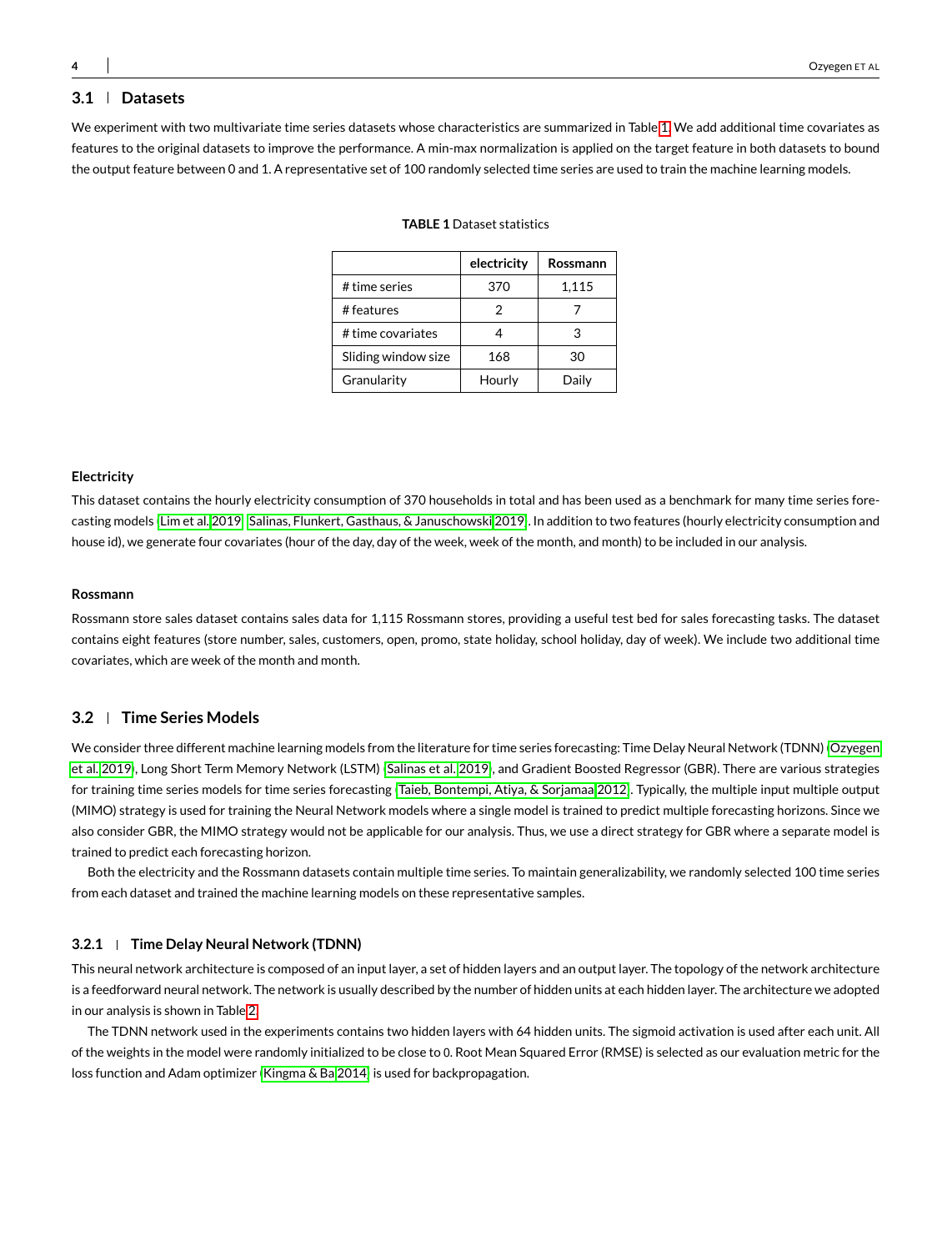| Layer type | # of units | <b>Activation</b> |
|------------|------------|-------------------|
| Dense      | 64         | Sigmoid           |
| Dense      | 64         | Sigmoid           |
| Dense      | 12         |                   |
| (Output)   |            |                   |

**TABLE 2** TDNN Network Architecture

# <span id="page-4-0"></span>**3.2.2 Long Short Term Memory Network (LSTM)**

LSTM networks are very popular in the literature for time series analysis. They can capture long term dependencies in sequential data which is an important advantage over TDNNs. LSTMs are a special type of Recurrent Neural Networks; unlike TDNNs they are optimized using backpropagation through time, which unrolls the neural network and backpropagates the error through the entire input sequence. This process can be slow, however it allows the network to take advantage of the temporal dependencies between observations.

<span id="page-4-1"></span>Similar to the TDNN model, RMSE is selected as the evaluation metric and Adam optimizer is used for updating the weights of the network. The LSTM architecture we adopted in our analysis is shown in Table [3.](#page-4-1)

| Layer type  | # units | <b>Activation</b> | Return hidden state |
|-------------|---------|-------------------|---------------------|
| <b>LSTM</b> | 64      |                   | True                |
| <b>LSTM</b> | 64      | ReLU              | False               |
| Dense       | 12      |                   |                     |
| (Output)    |         |                   |                     |

**TABLE 3** LSTM Network Architecture

#### **3.2.3 Gradient Boosted Regressor (GBR)**

Gradient boosting [\(Friedman 2001\)](#page-11-9) is another popular model in contemporary machine learning. The simplest gradient boosting algorithm consists of learning many weak learners through functional gradient descent, and adding weak learners to a base function approximator. This is in contrast to how neural networks learn.

Neural networks rose to popularity largely due to their universal function approximator properties [\(Funahashi 1989\)](#page-11-10). Neural networks can be expressed in closed form as

<span id="page-4-2"></span>
$$
y = F(x; \Theta) \tag{1}
$$

where Θ represents the weights in the network, x is a vector consisting of the regressor values, and y is the target vector. Neural networks utilize activation functions to become a non-linear function approximator. Gradient boosting utilizes classification and regression trees (CART) [\(Breiman,](#page-11-11) [Friedman, Stone, & Olshen 1984\)](#page-11-11) instead of activation functions to achieve its non-linearity. That is,

$$
\mathbf{y} = F(\mathbf{x}; \{\beta_m, \mathbf{a}_m\}_{m=1}^M) = \sum_{m=1}^M \beta_m h(\mathbf{x}; \mathbf{a}_m)
$$
\n(2)

where h  $(x; a_m)$  represent the weak learners. In addition, the number of learners is specified by a hyper-parameter, M. By changing the atomic building block from neurons and activation functions to decision trees, several modifications are needed to be made. Instead of performing classical gradient descent, more complicated updates are required for training. These updates are made through performing functional gradient descent, and adding these functions to the base model.

In equation [\(2\)](#page-4-2), the parameters  $a_m$  represent the weights inside each decision tree and the parameter  $\beta_m$  represents the weight of the tree in the general model. The loss function can be chosen according to the problem specifications, where commonly used loss functions include the mean squared loss (L2), mean absolute loss (L1) and logistic loss.

In our analysis, due to the multi-step forecast nature of the problem, we have trained numerous gradient boosting regressors, each responsible for predicting a particular forecasting horizon. Each submodel contains the same hyper parameters, listed in Table [4.](#page-5-0)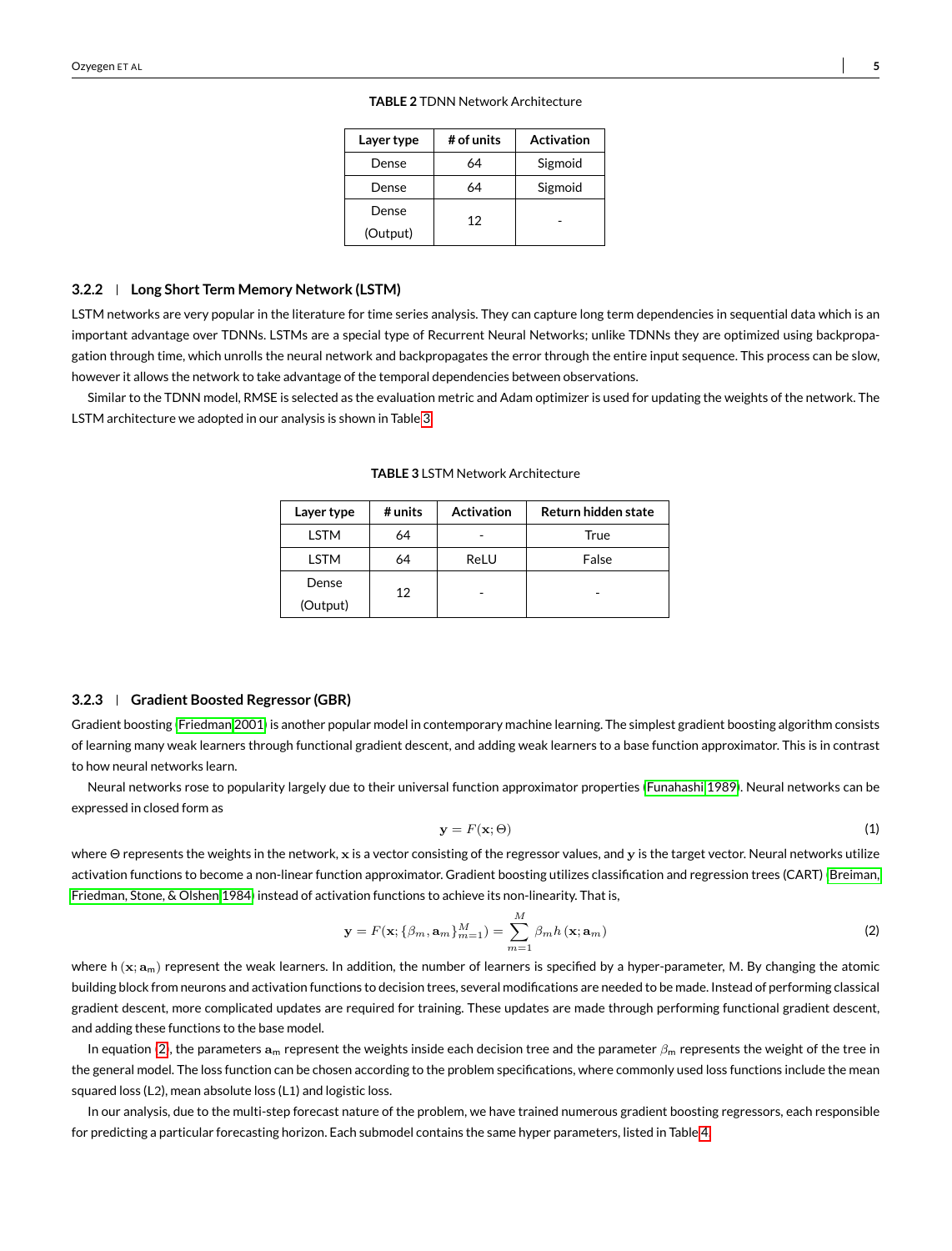**TABLE 4** Gradient Boosting Regressor Parameters

| Loss function            | Least squares regression    |
|--------------------------|-----------------------------|
| Learning rate            | 0.01                        |
| # of trees               | 100                         |
| Tree splitting criterion | Friedman Mean Squared Error |
| Max depth                | R                           |

# <span id="page-5-0"></span>**3.3 Local Explanation Methods**

A particular dataset can be defined as combination of J features. Each feature j ∈ {1, . . . , J} has a corresponding feature space, which we denote as  $\mathcal{S}^{\text{j}},$  with n permissible values. That is,

$$
\mathcal{S}^j \equiv \{s^{[j]}_1, s^{[j]}_2, \ldots, s^{[j]}_n\} = \{s^{[j]}_i\}_{i=1}^n
$$

A discrete time series model, F, can be formulated as  $y_t = F(X_t) + \epsilon_t$ , where t represents the time step. The explanatory variables are represented as  $X_t$ , the target vector is  $y_t$ , and the error in the model is  $\epsilon_t$ . The target vector,  $y_t$  produces a multi-horizon forecast of length  $t_0$ . For simplicity of notation, we only consider one of these target time horizons, at an arbitrary index  $\tau \in \{1,\ldots,t_0\}$ , in below analytical expressions.

$$
y_{t} \equiv y_{t}^{[\tau]}
$$

$$
= \mathbf{F}_{\tau}(\mathbf{X}_{t}) + \epsilon_{t}^{[\tau]}
$$

$$
\equiv f(\mathbf{X}_{t}) + \epsilon_{t}
$$

We will drop the index,  $\tau$ , without loss of generality, and refer to this by scalar notation  $y_t$ . It is a simple extension to perform a multi-step forecast. As well, we explicitly chose to omit the time series index in order to increase legibility. Note that our proposed approach naturally scales to multiple time series.

We denote the explanatory variables in matrix form, to allow for a sliding window of time slices,  $x_t$ . The sliding window is of length L. This can be seen as,

$$
\begin{aligned} \mathbf{X}_t &= \left[ \mathbf{x}_{t-(L-1)}, \ \mathbf{x}_{t-(L-2)}, \ \ldots, \ \mathbf{x}_t \right] \\ &= \{ x_{j\ell, t} \}, \quad j \in \{1, \ldots, J \}, \quad \ell \in \{1, \ldots, L \} \end{aligned}
$$

where we describe an individual covariate at position  $({\rm j},\ell)$  in the full covariate matrix at time step t as  ${\rm x}_{j\ell, {\rm t}}.$ 

We take  $x_t$  as an individual time slice. Each feature relates to its feature set, represented by a superscript. That is,

$$
\mathbf{x}_t = \begin{bmatrix} x_t^{[1]} \\ x_t^{[2]} \\ \vdots \\ x_t^{[J]} \end{bmatrix}
$$

 $\frac{1}{2}$  [1]  $\frac{1}{2}$ 

For example, if our sets were

 $\mathcal{S}^1 \equiv \{ \mathsf{Apple}, \mathsf{Banana}, \mathsf{Tomato} \}$  $\mathcal{S}^2 \equiv \{ \mathsf{Red}, \mathsf{Yellow}, \mathsf{Green} \}$  $\mathcal{S}^3 \equiv \{ \mathsf{Ripe}, \mathsf{Not\, \mathsf{Ripe} \}$  $S^4 \equiv \{\text{Bruised}, \text{Not Bruised}\}$ 

then we can represent a ripe tomato at time t as:

$$
\mathbf{x}_{t} = \begin{bmatrix} \text{Tomato} \\ \text{Red} \\ \text{Ripe} \\ \text{Not Bruised} \end{bmatrix}
$$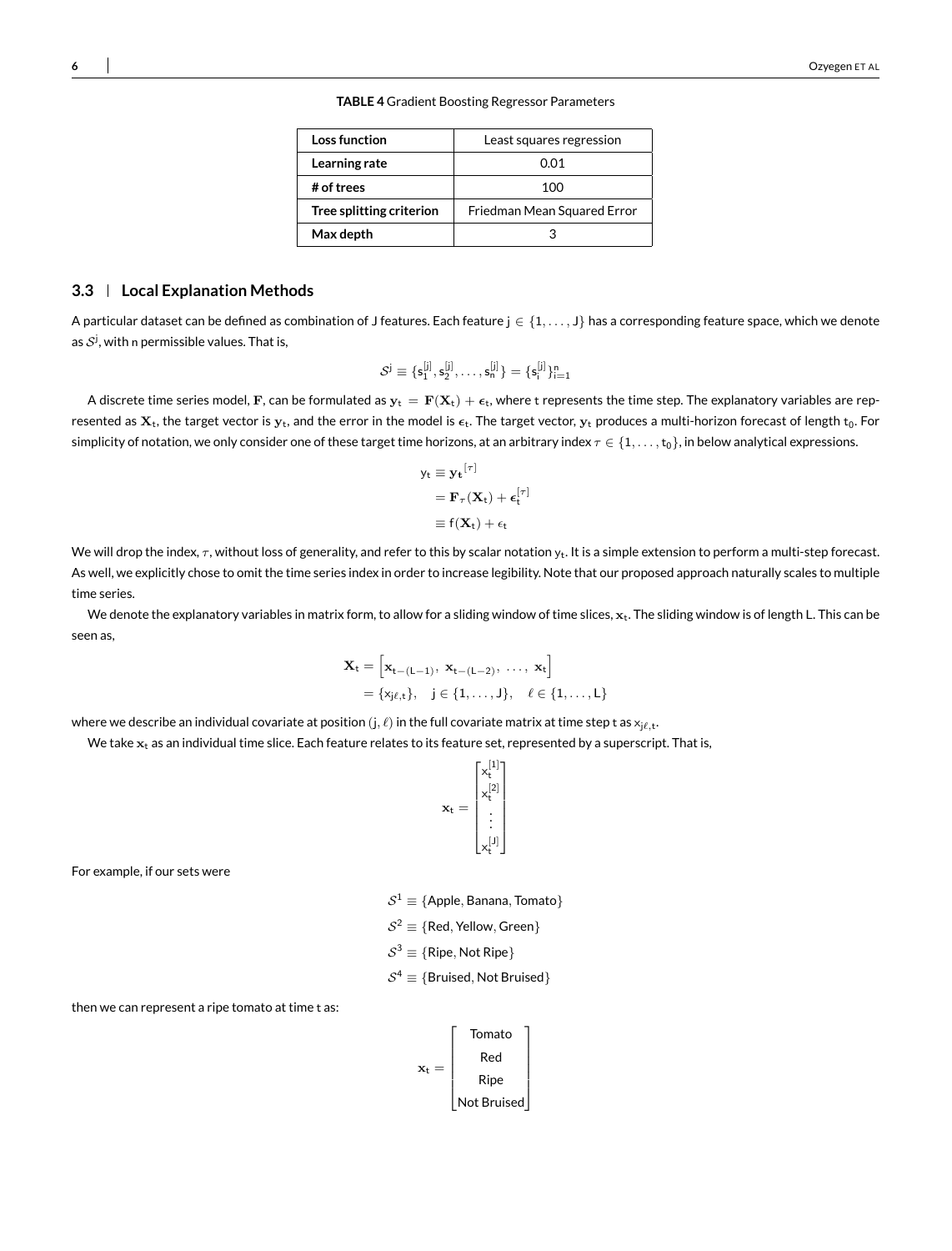and a sample sliding window,  $X_t$ , for  $L = 3$ , can be as follows:

|         | Tomato   | Tomato   | Tomato                              |
|---------|----------|----------|-------------------------------------|
| $X_t =$ | Green    | Red      | Red                                 |
|         | Not Ripe | Not Ripe | Ripe                                |
|         |          |          | Not Bruised Not Bruised Not Bruised |

In post-hoc local explanation methods, we can give an importance matrix  $\Phi_t = \{\phi_{i\ell,t}\}\$  to provide feature importance scores for an instance  $\mathbf{X}_t = \{x_{i,t,t}\}\$ at a given time t. A local explanation method aims to find the importance of each covariate.

We consider two local explanation methods, namely, omission and SHAP, and compare the performances against a baseline.

# **3.3.1 Random Baseline**

In this approach, we randomly rank features from most important to least important.

# **3.3.2 Omission**

In omission, the estimated importance of a regressor in question,  $\mathsf{x}_{j\ell,\mathsf{t}}$ , is denoted as  $\phi_{j\ell,\mathsf{t}}.$  This importance score is found by removing the regressor from the sliding window matrix, which we represent as  $\mathbf{X}_{\mathsf{t} \setminus \mathsf{x}_{j\ell,t}}$ , and measuring the effect. That is,

$$
\phi_{j\ell,t} = f(\mathbf{X}_t) - f(\mathbf{X}_{t \setminus x_{j\ell,t}}) \tag{3}
$$

Unlike a natural language processing problem where we can easily remove words by replacing it with zeros, we cannot just remove a feature with zeros without consequences in the regression setting. If we replace features with zeros, then the interpretability method will learn that when a covariate x<sub>je.t</sub> is zero, it has no contribution to the prediction [\(Sturmfels, Lundberg, & Lee 2020\)](#page-12-18). Alternative approaches can be replacing removed features with local mean, global mean, local noise and global noise. Note that local refers to a single sample and global refers to all the samples of that feature in the dataset. On the other hand, adding local and global noise can put extra peaks and slopes to the input, which are usually important for the prediction. Thus, we choose to test the omission method with local and global mean replacement. The local mean calculates the average value of a feature in a given window slice. This is done by performing a column-wise average over a window in  $X_t$ . The global mean is time invariant, and is the average feature value of a given time series of length T.

Local Mean: 
$$
\mu_{j,t}^{loc} = \frac{1}{L} \sum_{\ell=1}^{L} x_{j\ell,t}
$$
 (4)

Global Mean: 
$$
\mu_j^{\text{glo}} = \frac{1}{T} \sum_{t=1}^{T} x_t^{[j]}
$$
 (5)

#### **3.3.3 SHAP**

SHAP is a post-hoc and model agnostic approach which follows a very similar logic to many other popular interpretability methods such as LIME [\(Ribeiro et al. 2016\)](#page-12-12) and DeepLIFT [\(Shrikumar et al. 2017\)](#page-12-14). All these methods follow the same core logic where they learn a local linear model to explain a more complex model. As such, these methods are also referred to as additive feature attribution methods. SHAP is the only local explanation approach that satisfies three desirable properties: local accuracy, missingness, and consistency [\(Lundberg & Lee 2017\)](#page-12-13).

In our analysis, we use two SHAP based approaches, DeepSHAP [\(Lundberg & Lee 2017\)](#page-12-13) and TreeExplainer [\(Lundberg et al. 2020\)](#page-12-19), and two modelspecific methods that approximate SHAP values for neural networks and tree-based models, respectively. We experiment with DeepSHAP method for TDNN and LSTM models, and TreeExplainer for the GBR models, and use the shap library in Python [\(Lundberg & Lee 2017\)](#page-12-13).

# **3.4 Evaluation Metrics**

We propose two new evaluation metrics for local explanation methods in time series forecasting models.

We can organize the top K features according to a local explanation metric. These are sorted according to largest  $\phi_{ij,t}$  values. When we take out the top K features from  $X_t$ , which, without loss of generality, is defined as  $X_{t,\lambda,1:k}$ . This is a combination of defined covariates,  $x_{i\ell,t}$  and *random*  $\,$  covariates,  $\rm r_{j\ell,t}$ , sampled from the marginal distribution of the respective feature space  $\cal S^j$ .

For example, a particular model may have a window of length  $L = 2$  with three features at each time slice,  $J = 3$ . Then, a local explanation model determines the importance of variables  $\Phi_t$ , where  $\phi_{12,t} > \phi_{31,t} > \phi_{j\ell,t}$   $\forall (j,\ell) \notin \{(1,2),(3,1)\}$ . We represent the removal of the top two most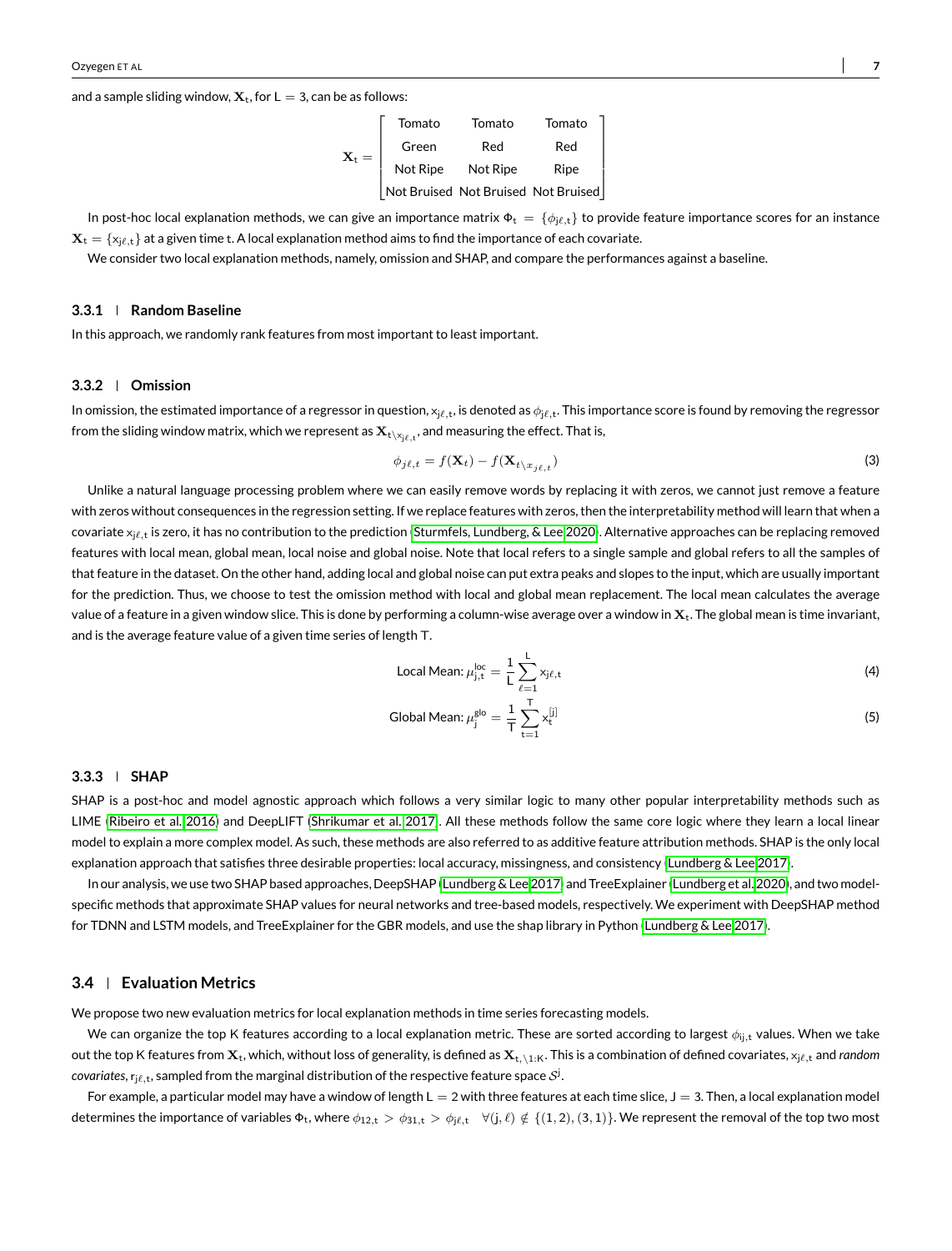important features (i.e. (j = 1,  $\ell$  = 2) and (j = 3,  $\ell$  = 1)) as

$$
\mathbf{X}_{t,\backslash 1:2} = \begin{bmatrix} x_{11,t} & r_{12,t} \\ x_{21,t} & x_{22,t} \\ r_{31,t} & x_{32,t} \end{bmatrix}
$$

Due to the stochastic nature of this process, in order to perform the feature ablation, we need to collect the expected value of the ablated feature. We represent this as  $\mathbb{E}_r[\cdot]$ .

We next define two evaluation metrics to evaluate the *local fidelity* of local explanation methods. Local fidelity is an important measure for explanation methods. It evaluates the level of alignment between the interpretable model and the black-box model [\(Guidotti et al. 2018\)](#page-12-0). Local states that we are looking for this alignment is the neighborhood of an instance.

Local fidelity can be measured by k-ablation methods [\(Arras, Horn, Montavon, Müller, & Samek 2016;](#page-11-12) [Sturmfels et al. 2020\)](#page-12-18), where we delete features in the order of their estimated importance for the prediction. [Nguyen](#page-12-2) [\(2018\)](#page-12-2) uses two metrics to measure local fidelity: Area Over the Perturbation Curve (AOPC) and Switching Point (SP). However, similar to other existing evaluation methods, AOPC and SP are only used for classification tasks.

To measure local fidelity for a multivariate time series forecasting task, we define two new metrics: *AOPCR* and *APT*. These metrics are slight variants of AOPC and SP, designed for evaluating interpretable AI methods for time series forecasting task.

AOPCR and APT measure the local fidelity in two different ways. More specifically, AOPCR measures the effect of removing the top K features and APT measures the percentage of features that need to be removed to pass a certain threshold. AOPCR focuses on a small percentage of the most important features whereas APT usually requires the removal of a higher percentage of features.

### **3.4.1 Area Over the Perturbation Curve for Regression (AOPCR)**

The area over the perturbation curve for regression at time horizon  $\tau$ , denoted as AOPCR<sub> $\tau$ </sub>, is obtained as

$$
AOPCR_{\tau} = \frac{1}{K} \sum_{k=1}^{K} \mathbf{F}_{\tau}(\mathbf{X}_t) - \mathbf{F}_{\tau}(\mathbf{X}_{t, \backslash 1:k})
$$
\n(6)

Then, the total area over the perturbation for regression is the average of all the time steps  $\tau = 1, \ldots, t_0$ , where

AOPCR = 
$$
\frac{1}{t_0} \sum_{\tau=1}^{t_0} \text{AOPCR}_{\tau}
$$
 (7)

In its current state, AOPCR introduced random variables due to the feature removal procedure. In order to explicitly calculate AOPCR and AOPCR<sub>t</sub>, we collect the expected value of the ablated features, and compute AOPCR<sub>τ</sub> with this expected value, denoted by AOPCR<sub>τ</sub>. That is,

$$
\widehat{\text{AOPCR}}_{\tau} = \mathbb{E}_{r}[\text{AOPCR}_{\tau}] \tag{8}
$$

$$
= \frac{1}{K}\sum_{k=1}^{K}F_{\tau}(\mathbf{X}_{t}) - \mathbb{E}_{r}\left[F_{\tau}(\mathbf{X}_{t,\backslash 1:k})\right]
$$
\n(9)

where the source of randomness, r, is the randomly drawn covariates,  $r_{j\ell,t}$ . Similarly,  $\widehat{\text{AOPCR}} = \mathbb{E}_r[\text{AOPCR}]$ .

#### **3.4.2 Ablation Percentage Threshold (APT)**

APT provides an alternative way to measure local fidelity. In classification, the switching point [\(Nguyen 2018\)](#page-12-2) is defined as the percentage of features that need to be deleted before the prediction switches to another class. For regression, we can define the switching point as a point above and below the original prediction by a predefined threshold distance.

In this approach, we take all J features and sort them by importance. Then, we remove K features from the top or the bottom, stopping when the prediction changes by a pre-defined factor,  $\alpha$ . The percentage of features that need to be removed until the prediction passes the threshold is reported as the APT score at the particular time step. A lower APT score means a lower percentage of features had to be deleted to pass the threshold, which shows a higher local fidelity.

We can define APT at time horizon  $\tau$  with significance factor  $\alpha$  as follows.

$$
APT_{\tau,\alpha} = \underset{k \in \{1,\ldots,J\}}{\arg \min} \frac{k}{J} \tag{10}
$$

such that: 
$$
\mathbf{F}_{\tau}(\mathbf{X}_{t})(1+\alpha) > \mathbf{F}_{\tau}(\mathbf{X}_{t,\backslash 1:k})
$$
 (11)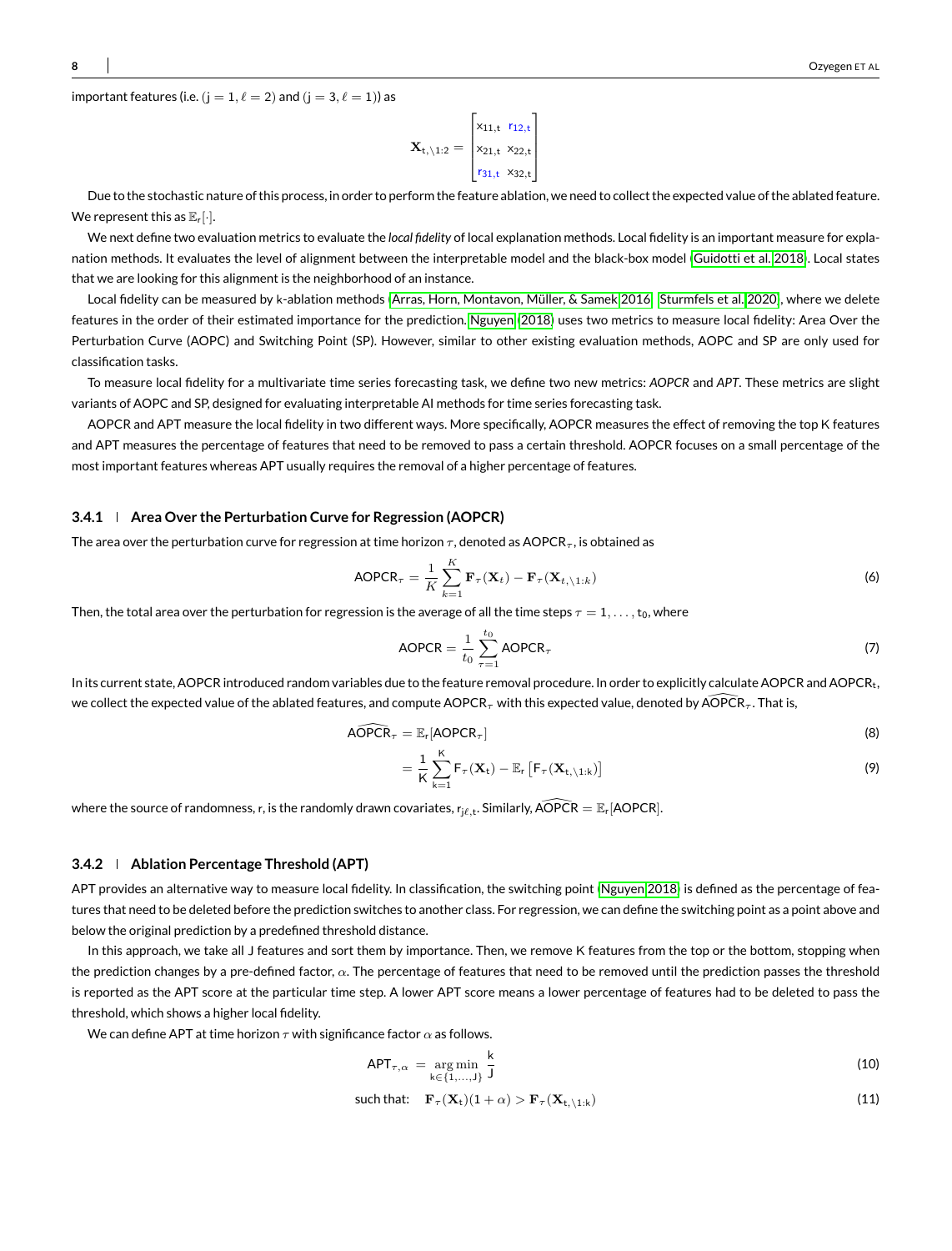Note that in order find the lower bound significance threshold,  $\alpha$  needs to be set to a negative number. This represents when a predicted value has gotten significantly smaller due to feature removal. The total ablation percentage threshold is a simple average over the time index, that is,

$$
APT_{\alpha} = \frac{1}{t_0} \sum_{\tau=1}^{t_0} API_{\tau,\alpha}
$$
 (12)

Finally, to convert the theoretical metric, APT<sub>α</sub>, into an experimental metric, we take the expected value,  $\widehat{APT}_{\alpha} = \mathbb{E}_r[APT_{\alpha}]$ 

#### **3.4.3 Implementation Details**

We estimated the expected values of the metrics by taking numerous Monte Carlo samples. The ablated features were randomly replaced with in sample values, proportional to the ablated feature's distribution.

Any biasing choice in the design of the experiment can be a threat to the external validity. To evaluate the explanation methods, we arbitrarily choose the K value and a threshold value for AOPCR and APT methods, respectively. A very small value can make the AOPCR and APT methods too sensitive and make the resulting scores incomparable. Thus we found a K value of 10 for AOPCR to be suitable for the analysis. Additionally for APT, a very large value can make it impossible for an ablated sample to pass the threshold and again result in incomparable scores. For the threshold value in APT, we experimented with multiple thresholds and found that 10% is a good value for comparing different methods and models for both datasets.

In order to reduce the randomness in the evaluation metrics, we added an early stopping condition. Once the margin of error for the AOPCR (or  $\overline{APT}$ ) statistic was less than 0.05%, with 95% confidence (assuming a Gaussian distribution of the statistic), we ceased taking more samples. This was a natural stopping condition, which provided stable results.

A summary statistic can often contain a threat to the conclusion validity. In evaluations, we need to take the average of the scores over Monte Carlo samples and forecasting horizons, t<sub>0</sub>. However, since the important features for the model can vary over  $\tau \in \{1, \ldots, t_0\}$ , the scores can also vary across in the same interval. Therefore, we compute the confidence intervals separately for each forecasting horizon. Once every forecasting horizon lies in a tolerable confidence interval, the scores are first averaged over Monte Carlo samples and then over  $t_0$ .

# **4 RESULTS**

#### **4.1 Model Performances**

The performance of the three models (LSTM, TDNN and GBR) are compared on the Electricity and the Rossmann dataset. The Normalized Root Mean Squared Error (NRMSE) and Normalized Deviation (ND) scores on the test set is presented in Table [5.](#page-8-0) Explicit expressions for these performance metrics are provided below.

NRMSE(y, 
$$
\hat{y}
$$
) = 
$$
\frac{\sqrt{\frac{1}{N} \sum_{i=1}^{N} (\hat{y}_i - y_i)^2}}{y_{max} - y_{min}}, \qquad ND(y, \hat{y}) = \frac{\sum_{i=1}^{N} |\hat{y}_i - y_i|}{\sum_{i=1}^{N} |y_i|}
$$
(13)

<span id="page-8-0"></span>**TABLE 5** Comparison of GBR, LSTM and TDNN models on Electricity and Rossmann datasets. GBR performs the best for both datasets, and TDNN performs the worst.

|             | Electricity               |       | Rossmann     |       |
|-------------|---------------------------|-------|--------------|-------|
| Model       | <b>NRMSE</b><br><b>ND</b> |       | <b>NRMSE</b> | ND    |
| <b>TDNN</b> | 0.160                     | 0.294 | 0.190        | 0.393 |
| LSTM        | 0.081                     | 0.141 | 0.139        | 0.260 |
| GBR         | 0.046                     | 0.072 | 0.128        | 0.211 |

Overall the GBR model performed best and the TDNN model performed significantly worse than the other models for both metrics. The analysis of the individual samples show that the TDNN model is able to capture some of the temporal behavior, although not as much as the other models. Thus, the TDNN model is kept as a simple baseline and it is used for evaluating the local explanation methods. Also note that, the clear performance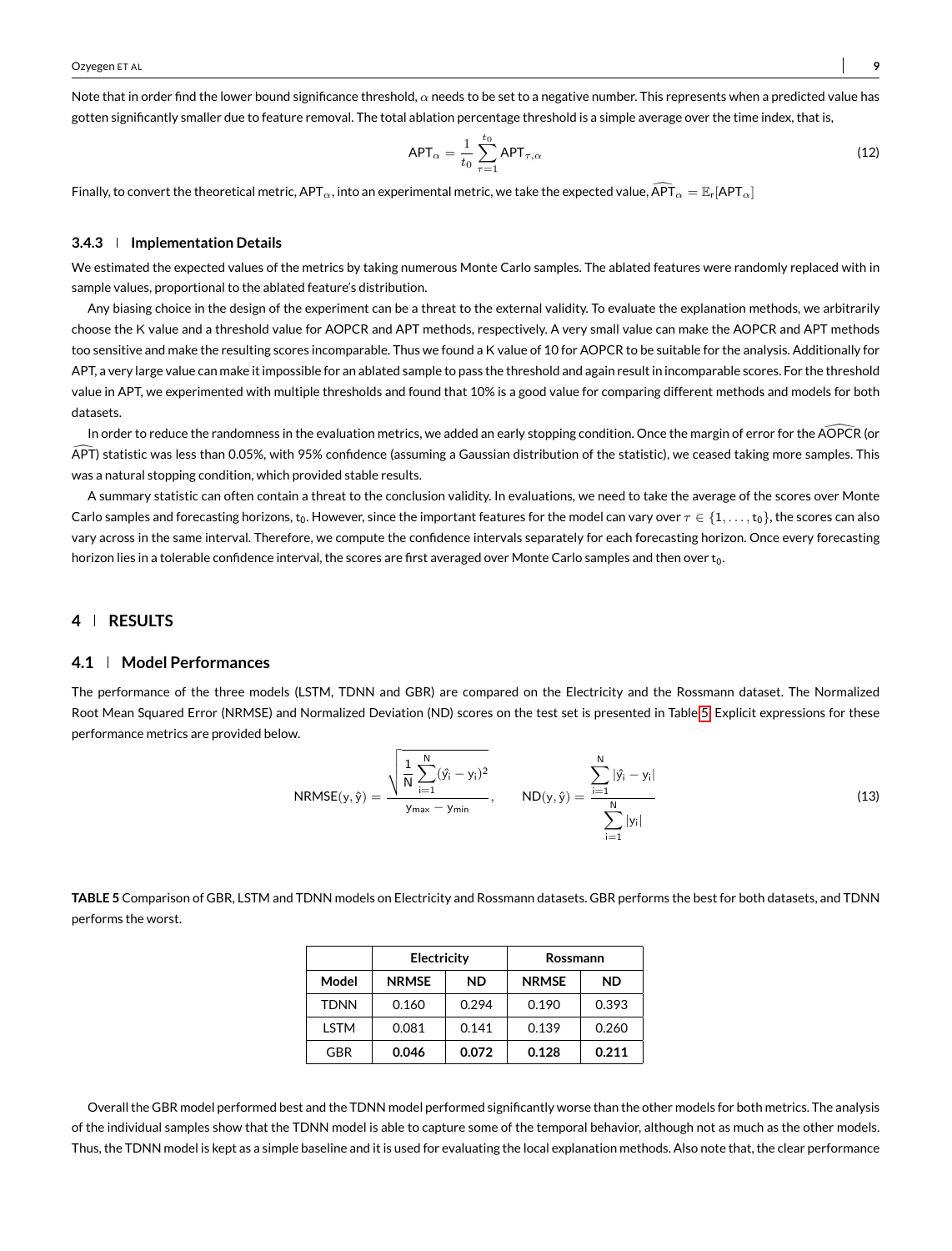ranking of the three prediction models (i.e. TDNN ≺ LSTM ≺ GBR) is useful for understanding the link between the model performance and the interpretability. To visually illustrate the models' behavior, we present visualizations of the models' predictions on a randomly selected test sample in Figure [3.](#page-9-0) Each background color on the figures correspond to a prediction window with a size of 12 timesteps.

<span id="page-9-0"></span>

**FIGURE 3**Visualization of models' predictions on a random series. Each background color corresponds to a separate prediction window. Each model generates predictions that can capture the trends for the provided sample.

# **4.2 Evaluation of local explanations**

The comparison of AOPCR and APT scores for the electricity and Rossmann datasets are shown in Table [6](#page-9-1) and Table [7,](#page-10-0) respectively.

<span id="page-9-1"></span>**TABLE 6** AOPCR scores for electricity and Rossmann datasets. Lower percentage shows higher local fidelity. Best method in each column is in bold.

| (a) electricity dataset |            |             |          |            |          |            |  |
|-------------------------|------------|-------------|----------|------------|----------|------------|--|
|                         |            | <b>TDNN</b> | LSTM     |            | GBR      |            |  |
| Model                   | positive   | negative    | positive | negative   | positive | negative   |  |
| Random                  | $-0.00050$ | $-0.00035$  | 0.00000  | $-0.00014$ | 0.00008  | $-0.00003$ |  |
| Omission (Global)       | 0.00263    | $-0.00573$  | 0.08568  | $-0.13806$ | 0.06307  | $-0.05938$ |  |
| Omission (Local)        | 0.00243    | $-0.00527$  | 0.06884  | $-0.07899$ | 0.04892  | $-0.04395$ |  |
| <b>SHAP</b>             | 0.00055    | $-0.00430$  | 0.11379  | $-0.14165$ | 0.07067  | $-0.06664$ |  |

| Omission (Local)     | 0.00243     | $-0.00527$ | 0.06884     | $-0.07899$ | 0.04892    | $-0.04395$ |
|----------------------|-------------|------------|-------------|------------|------------|------------|
| <b>SHAP</b>          | 0.00055     | $-0.00430$ | 0.11379     | $-0.14165$ | 0.07067    | -0.06664   |
| (b) Rossmann dataset |             |            |             |            |            |            |
|                      | <b>TDNN</b> |            | <b>LSTM</b> |            | GBR        |            |
| Model                | positive    | negative   | positive    | negative   | positive   | negative   |
| Random               | 0.00011     | $-0.00014$ | 0.00003     | $-0.00019$ | $-0.00090$ | $-0.00129$ |
|                      |             |            |             |            |            |            |

Omission (Local) | 0.00150 | -0.00126 | 0.07034 | -0.08011 | 0.06071 | -0.09026 SHAP **0.03734 -0.02971 0.09522 -0.09802 0.07862 -0.11273**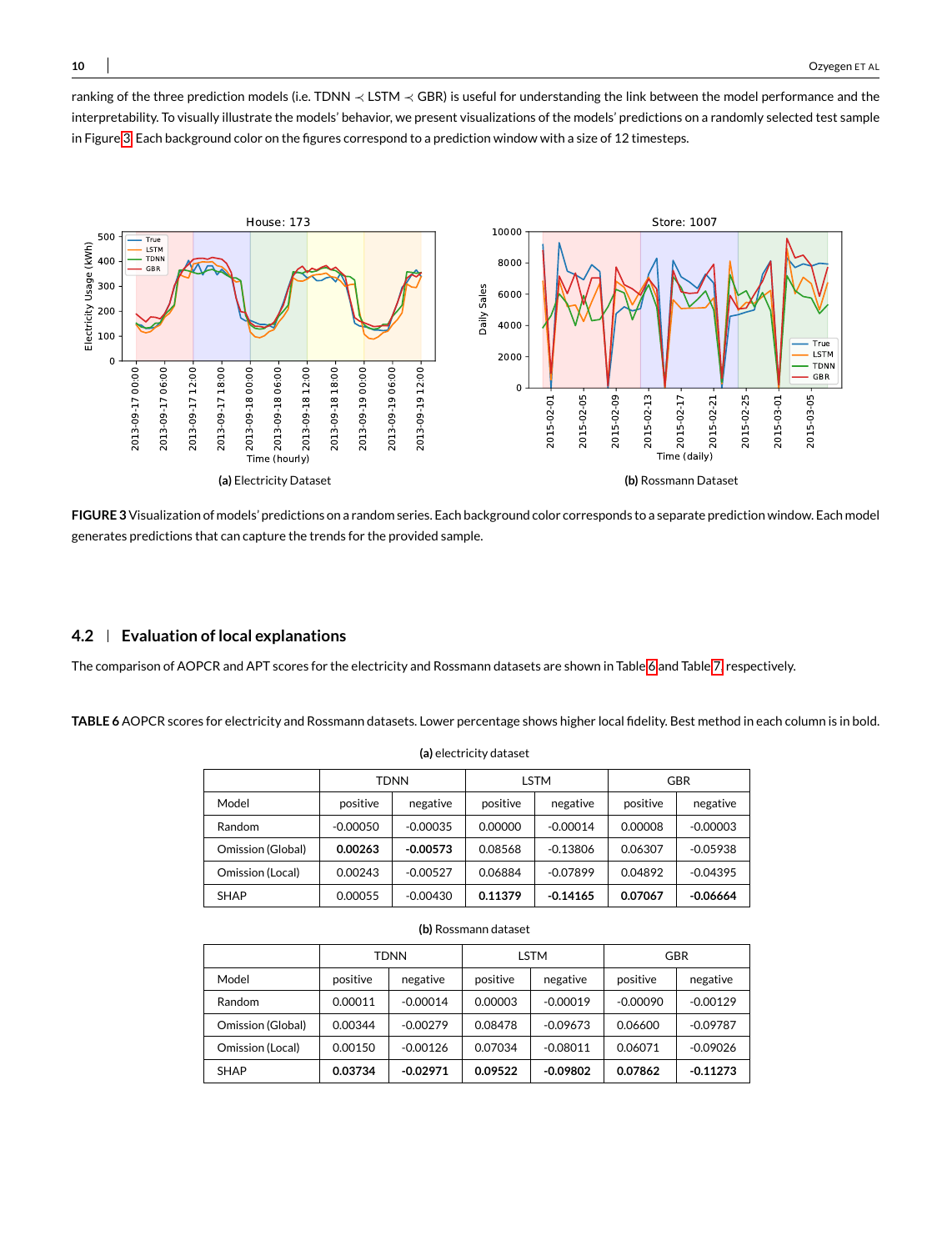<span id="page-10-0"></span>**TABLE 7** APT % scores for electricity and Rossmann datasets. Lower percentage shows higher local fidelity. Best method in each column is in bold.

|                   | TDNN     |          | LSTM     |          | GBR      |          |
|-------------------|----------|----------|----------|----------|----------|----------|
| Model             | positive | negative | positive | negative | positive | negative |
| Random            | 0.991    | 0.800    | 0.523    | 0.508    | 0.725    | 0.655    |
| Omission (Global) | 0.883    | 0.682    | 0.130    | 0.114    | 0.477    | 0.493    |
| Omission (Local)  | 0.900    | 0.707    | 0.132    | 0.177    | 0.524    | 0.532    |
| <b>SHAP</b>       | 0.642    | 0.363    | 0.141    | 0.130    | 0.348    | 0.423    |

**(a)** electricity dataset

#### **(b)** Rossmann dataset

|                   | TDNN     |          | LSTM     |          | <b>GBR</b> |          |
|-------------------|----------|----------|----------|----------|------------|----------|
| Model             | positive | negative | positive | negative | positive   | negative |
| Random            | 0.842    | 0.908    | 0.362    | 0.460    | 0.611      | 0.600    |
| Omission (Global) | 0.810    | 0.890    | 0.093    | 0.204    | 0.232      | 0.369    |
| Omission (Local)  | 0.813    | 0.893    | 0.160    | 0.273    | 0.263      | 0.393    |
| <b>SHAP</b>       | 0.631    | 0.726    | 0.117    | 0.248    | 0.150      | 0.226    |

First, we compare the explanation methods for each model. For the GBR model, SHAP performed significantly better in both datasets for both metrics. Thus, results suggest that SHAP works well for explaining tree-based models. SHAP is easily able to identify the important features in the GBR model.

Interestingly, in the experiments with the LSTM model, SHAP method produced better AOPCR scores but worse APT scores compared to global omission. Also considering its computational burden, we recognize that SHAP method is not preferable to use, and the global omission is preferred due to its simplicity without loss of accuracy.

For the TDNN models, we observed that the omission methods fail to identify important features. This is observed because the produced AOPCR and APT scores are very similar to random feature removal. For instance for the Rossmann dataset, there is less than 4% difference in APT scores between the Random and Omission methods. This suggests that omission explanation methods fail to explain the TDNN model in question and not be used as a local explanability method here. On the other hand, SHAP was still able to capture the important features for the model even though the model performance was low.

Secondly, we can compare the explanation methods independent of the machine learning model used. In that case, random explanations led to the worst scores for all cases as expected. The APT scores can be high for random explanations, even close to 100%. This happens because for a given sample, if all the features are removed and the prediction did not pass the threshold, the APT scores of 100% is assigned.

Global omission method outperformed the local omission in all cases for both datasets which indicates global omission is preferable over local omission as a local explanation method for time series. Overall, SHAP method was able to, in general, best explain all models followed by the global omission method. This is not surprising since SHAP method is more complex and it also considers the interactions between the features unlike the Omission methods. However, results indicate that it can perform equally or worse than simpler approaches in select examples, implying that many explanation models should be tested in time series forecasting experiments.

Finally, we compare the evaluation methods. AOPCR and APT give two different views on local fidelity. Our experiments show these local fidelity scores do not have to correlate, therefore each method should be used according to the intended experiment. If the experiment cares more about correctly identifying the importance of a predetermined number of top features, AOPCR should be used. Based on this, SHAP method is preferable for the LSTM and the GBR models whereas the results are indeterminate for the TDNN model. On the other hand, if the experiment instead cares about the general explainability of the model, APT should be used. In this case, SHAP is preferable for the TDNN and the GBR model whereas global omission is preferable for the LSTM model.

# **5 CONCLUSION AND FUTURE WORK**

There has been a significant interest in AI interpretability caused by a growing adoption of machine learning systems. Even though there are some studies focusing on the interpretability of the machine learning models for time series, most of the existing literature is focused on the time series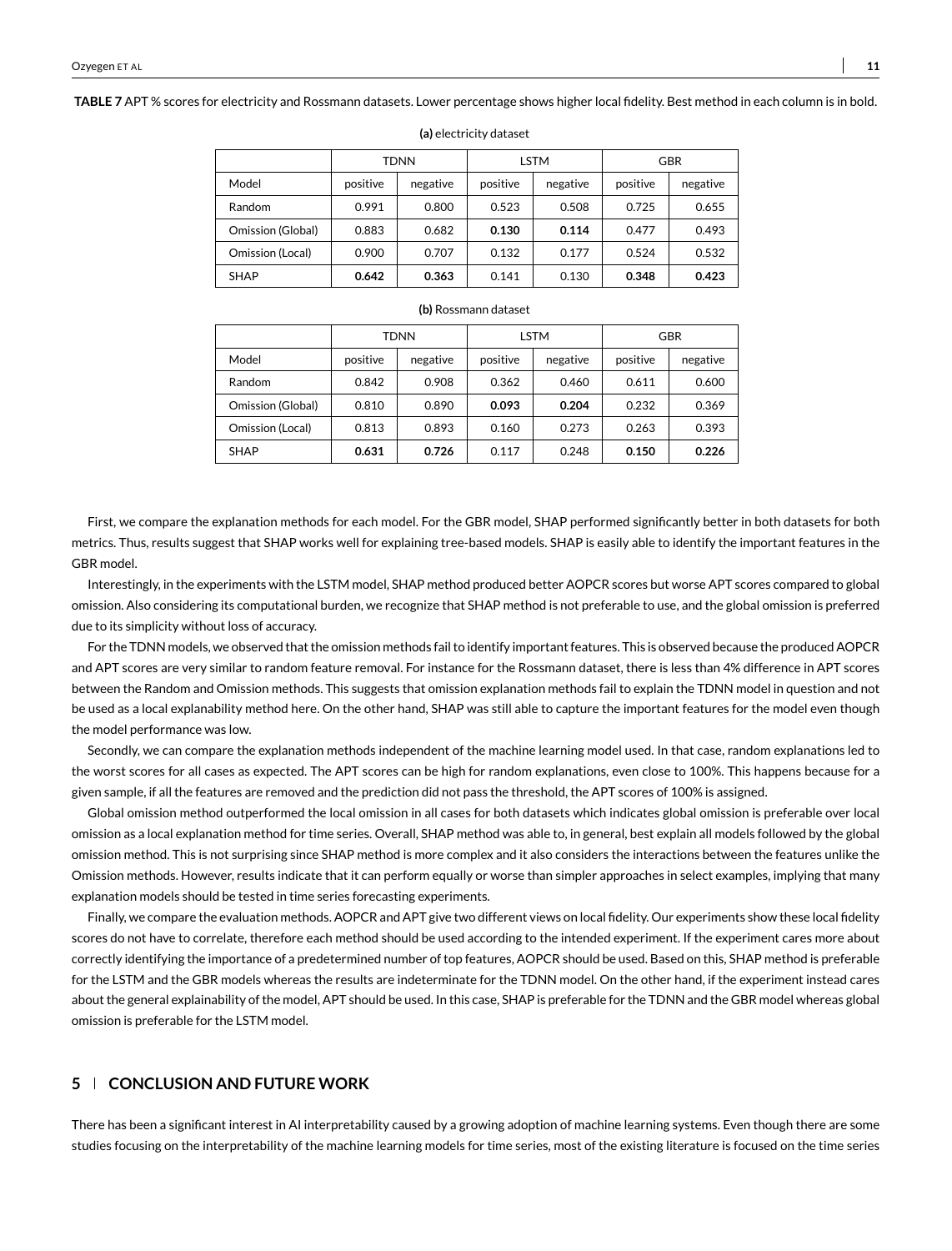classification task. There is relatively low research interest in interpreting time series forecasting models. An improved understanding on evaluating local explanations can contribute to a further progress in the area. Thus, we focus on evaluating local explanation methods for multivariate time series forecasting problem.

Local explanations are typically computed by finding the importance of features towards the prediction. In this study, two new evaluation measures are proposed for thorough comparison of the local explanation methods. Three local explanation methods are compared for multivariate time series forecasting problem. More specifically, we first trained three models (TDNN, LSTM, GBR) on two datasets (Electricity and Rossmann). Then, we evaluated the three local explanation methods for all the models using two new local fidelity measures suitable for time series forecasting tasks. Overall, we found that SHAP method has the highest fidelity, especially for tree-based models, and global mean replacement is a preferable choice over local mean replacement for both datasets. Additionally, we showed the evaluation scores can vary across different datasets and models.

An area that could be further explored is the idea of placing more weight on immediate time steps. That is, we can modify the evaluation metrics as

$$
\text{AOPCR} = \frac{1}{t_0} \sum_{\tau=1}^{t_0} \gamma^{\tau-1} \text{AOPCR}_{\tau}
$$
\n
$$
\text{APT}_{\alpha} = \frac{1}{t_0} \sum_{\tau=1}^{t_0} \gamma^{\tau-1} \text{APT}_{\tau,\alpha}
$$

By setting  $\gamma = 1$ , these metrics can be reduced back to our initially proposed evaluation metrics. As  $\gamma \to 0$ , more weight is placed on the initial terms in the expansion. The choice of  $\gamma$  could be application specific. For example, if a short-term weather model is being evaluated, it might be more important to predict the next day's forecast compared to forecasting five days into the future.

# **6 DATA AVAILABILITY STATEMENT**

The data that supports the findings of this study are openly available in UCI Machine Learning and Kaggle repositories at:

<https://www.kaggle.com/c/rossmann-store-sales/data>

<https://archive.ics.uci.edu/ml/datasets/Individual+household+electric+power+consumption>

**Acknowledgement.** The authors would like to thank Merve Bodur for valuable discussions throughout this work. The authors also would like to thank LG Sciencepark for supporting this project.

# **References**

<span id="page-11-1"></span>Adadi, A., & Berrada, M. (2018). Peeking inside the black-box: A survey on explainable artificial intelligence (xai). *IEEE Access*, *6*, 52138–52160.

- <span id="page-11-12"></span>Arras, L., Horn, F., Montavon, G., Müller, K.-R., & Samek, W. (2016). Explaining predictions of non-linear classifiers in nlp. *arXiv preprint arXiv:1606.07298*.
- <span id="page-11-8"></span>Bach, S., Binder, A., Montavon, G., Klauschen, F., Müller, K.-R., & Samek, W. (2015). On pixel-wise explanations for non-linear classifier decisions by layer-wise relevance propagation. *PloS one*, *10*(7).
- <span id="page-11-4"></span>Boshra, R., Ruiter, K. I., DeMatteo, C., Reilly, J. P., & Connolly, J. F. (2019). Neurophysiological correlates of concussion: Deep learning for clinical assessment. *Scientific reports*, *9*(1), 1–10.
- <span id="page-11-11"></span><span id="page-11-6"></span>Breiman, L., Friedman, J., Stone, C. J., & Olshen, R. A. (1984). *Classification and regression trees*. CRC press.
- Breiman, L., et al. (2001). Statistical modeling: The two cultures (with comments and a rejoinder by the author). *Statistical science*, *16*(3), 199–231.

<span id="page-11-5"></span><span id="page-11-0"></span>Caruana, R. (2017). Intelligible machine learning for critical applications such as health care. In *2017 aaas annual meeting (february 16-20, 2017).*

- Ding, Y., Liu, Y., Luan, H., & Sun, M. (2017). Visualizing and understanding neural machine translation. In *Proceedings of the 55th annual meeting of the association for computational linguistics*(pp. 1150–1159).
- <span id="page-11-2"></span>Doshi-Velez, F., & Kim, B. (2017). Towards a rigorous science of interpretable machine learning. *arXiv preprint arXiv:1702.08608*.
- <span id="page-11-7"></span>Fong, R. C., & Vedaldi, A. (2017). Interpretable explanations of black boxes by meaningful perturbation. In *Proceedings of the ieee international conference on computer vision* (pp. 3429–3437).
- <span id="page-11-10"></span><span id="page-11-9"></span>Friedman, J. (2001). Greedy function approximation: A gradient boosting machine. *Annals of Statistics*, 1189–1232.

<span id="page-11-3"></span>Funahashi, K.-I. (1989). On the approximate realization of continuous mappings by neural networks. *Neural networks*, *2*(3), 183–192.

Gilpin, L. H., Bau, D., Yuan, B. Z., Bajwa, A., Specter, M., & Kagal, L. (2018). Explaining explanations: An overview of interpretability of machine learning. In *2018 ieee 5th international conference on data science and advanced analytics (dsaa)* (pp. 80–89).